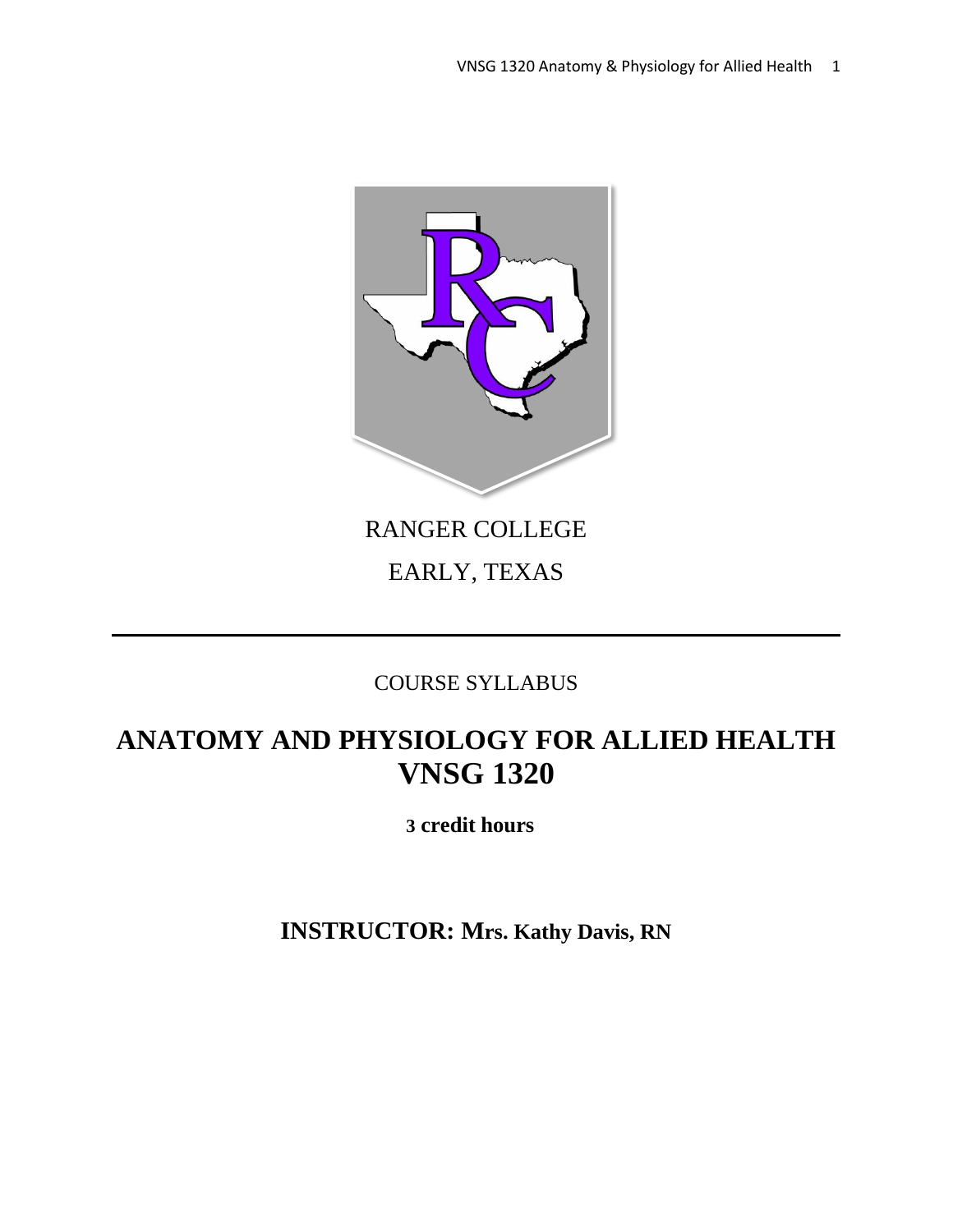# **INSTRUCTOR: Kathy Davis, RN**

| EMAIL:         | kdavis@rangercollege.edu                           |
|----------------|----------------------------------------------------|
| <b>OFFICE:</b> | Early/Brown County                                 |
| PHONE:         | 325-203-5006                                       |
| HOURS:         | Monday – Thursday: 0800 -1700; Friday: 0800 - 1200 |

#### **I. Texas Core Curriculum Statement of Purpose**

Through the Texas Core Curriculum, students will gain a foundation of knowledge of human cultures and the physical and natural world, develop principles of personal and social responsibility for living in a diverse world, and advance intellectual and practical skills that are essential for all learning.

#### **II. Course Description**

Introduction to the normal structure of the body including an understanding of the relationship of body systems in maintaining homeostasis.

### **III. Required Background or Prerequisite**

HITT 1205 Medical Terminology *or* HPRS 2002 Medical Terminology for Allied Health

### **IV. Required Textbook and Course Materials**

Scanlon, V.C. and Sanders, T. (2019) *Essentials of Anatomy and Physiology* (8<sup>th</sup> ed.) Philadelphia, PA: Davis. ISBN 978-0-8036-6937-6.

Williams, L. and Hooper, P. (2015) *Understanding Medical-Surgical Nursing* (6<sup>th</sup> ed.) Philadelphia, PA: Davis. ISBN 978-0-8036-6898-0.

#### Required Materials:

| Index cards                        | Highlighters                   | Map Colors           |
|------------------------------------|--------------------------------|----------------------|
| Black pens                         | <b>Black sharpies</b>          | 18 inch plastic doll |
| Pencil (mechanical or<br>standard) | Multi-colored modeling<br>clay |                      |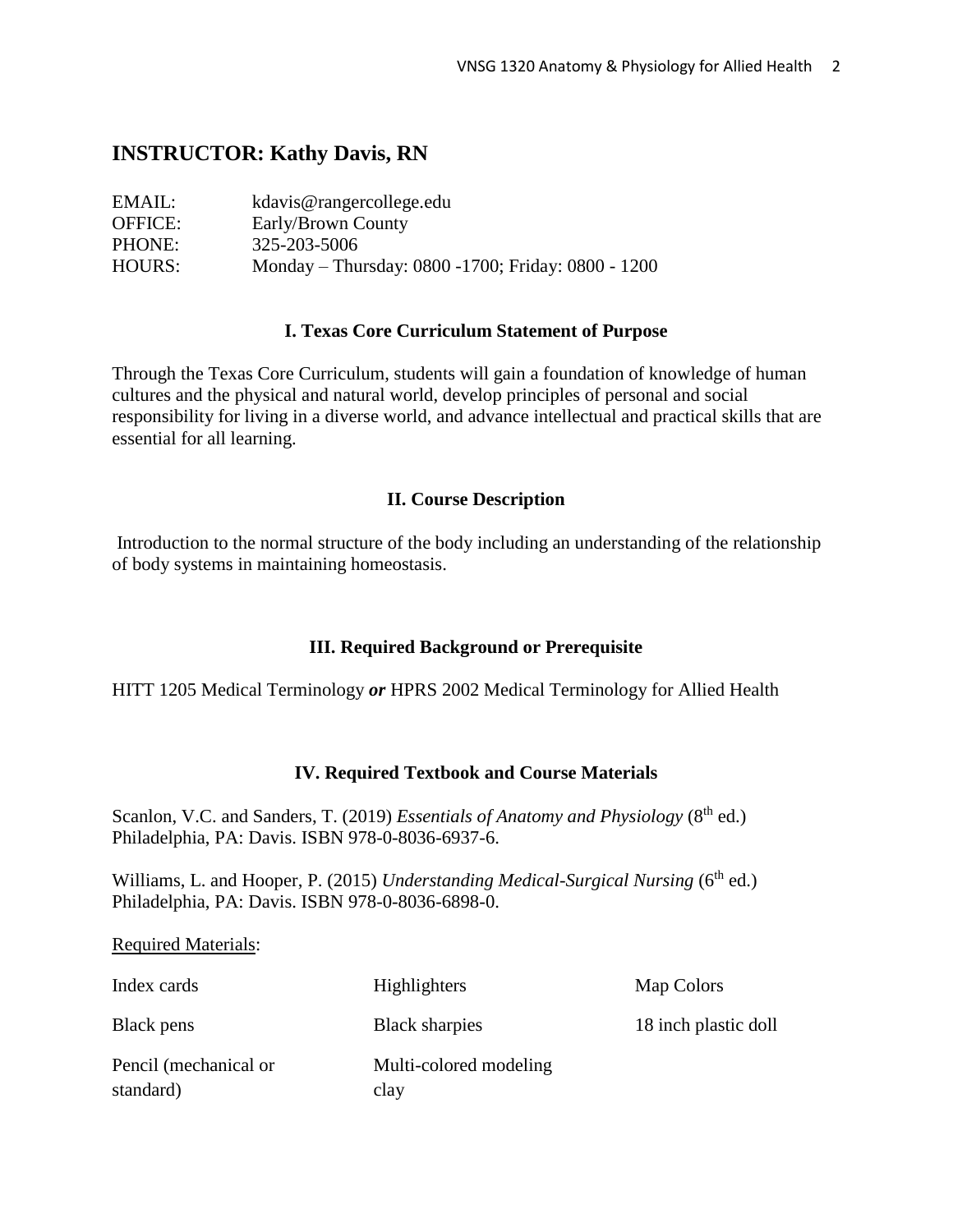# **V. Course Purpose**

A continuation of instruction for student vocational nurses on becoming:

- A member of the nursing profession;
- A provider of patient centered care;
- A patient safety advocate;
- A member of the healthcare team:
- A user of the nursing process in the care of patients experiencing medical/surgical conditions.

# **VI. Learning Outcomes**

- Correlate anatomical structure, function and pathology of body systems with disease processes.
- Integrate body system and disease processes with nursing skills and assessments.
- Identify medical abnormalities related to body systems and symptoms.
- Provide appropriate nursing management and interventions based on assessments and identified clinical changes.
- Identify the basic understanding of the aging process on the human body.

# **VII. Core Objectives**

This course meets the following of the six Core Objectives established by Texas:

**Critical Thinking Skills (CT) –** Creative thinking, innovation, inquiry, and analysis evaluation and synthesis of information

**Communication Skills (COM) – E**ffective development, interpretation and expression of ideas through written, oral, and visual communication

**Empirical and Quantitative Skills (EQS)-** The manipulation and analysis of numerical data

observable facts resulting in informed conclusions.

**Teamwork (TW) –** The ability to consider different points of view and to work effectively with others to support a shared purpose or goal

**Social Responsibility (SR) –** Intercultural competence, knowledge of civic responsibility, and the ability to engage effectively in regional, national, and global communities.

**Personal Responsibility (PR)** – The ability to connect choices, actions, and consequences to ethical decision-making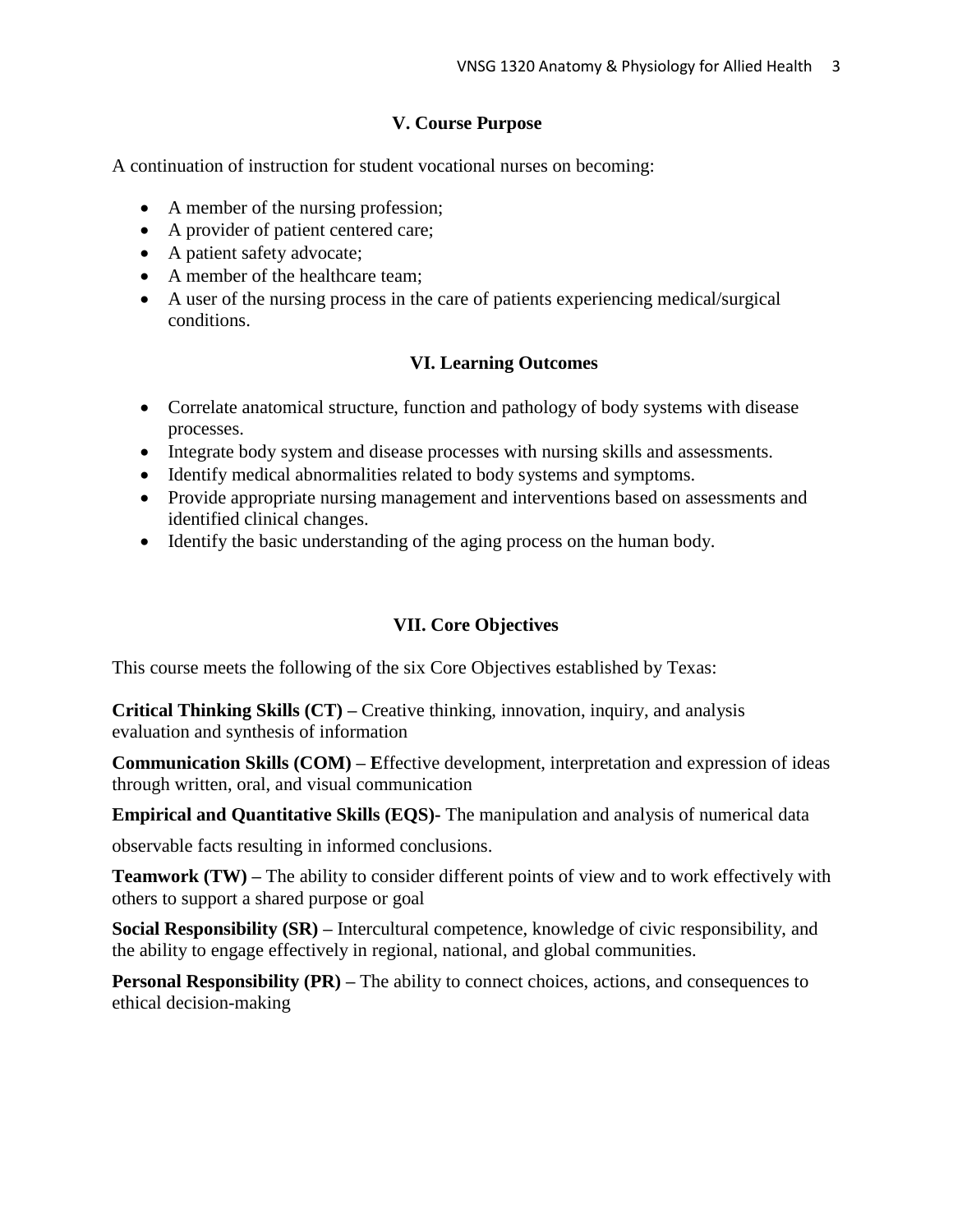.

### **VIII. Methods of Instruction**

Lectures, Power Point, Class Activities, Labs, and Computer Assisted Instruction (ATI).

#### **IX. Methods of Assessment**

Chapter Test  $(5) = 60\%$  of total grade Assignments  $(5) = 15%$  of total grade Final Exam Grade  $= 25\%$  of total grade

Grading scale:  $A = 93 - 100\%$   $B = 86 - 92$   $C = 78 - 85$   $F = Below 77$ 

All students must achieve an average grade of 78 to remain in the LVN program.

# **X. Course/Classroom Policies**

- Arrive on time!
- Come to class prepared.
- Turn in assignments on time.
- Be honest, dependable and accountable for your actions.
- Follow the student handbook regarding attendance and conduct.
- No phones and/or smart watches in the classroom. Phones/watches must be turned in at the beginning of class and may be picked up during breaks or after class.
- Email will be responded to within 24 48 hours during the week. Emails received on Saturday/Sunday will be responded to on Monday.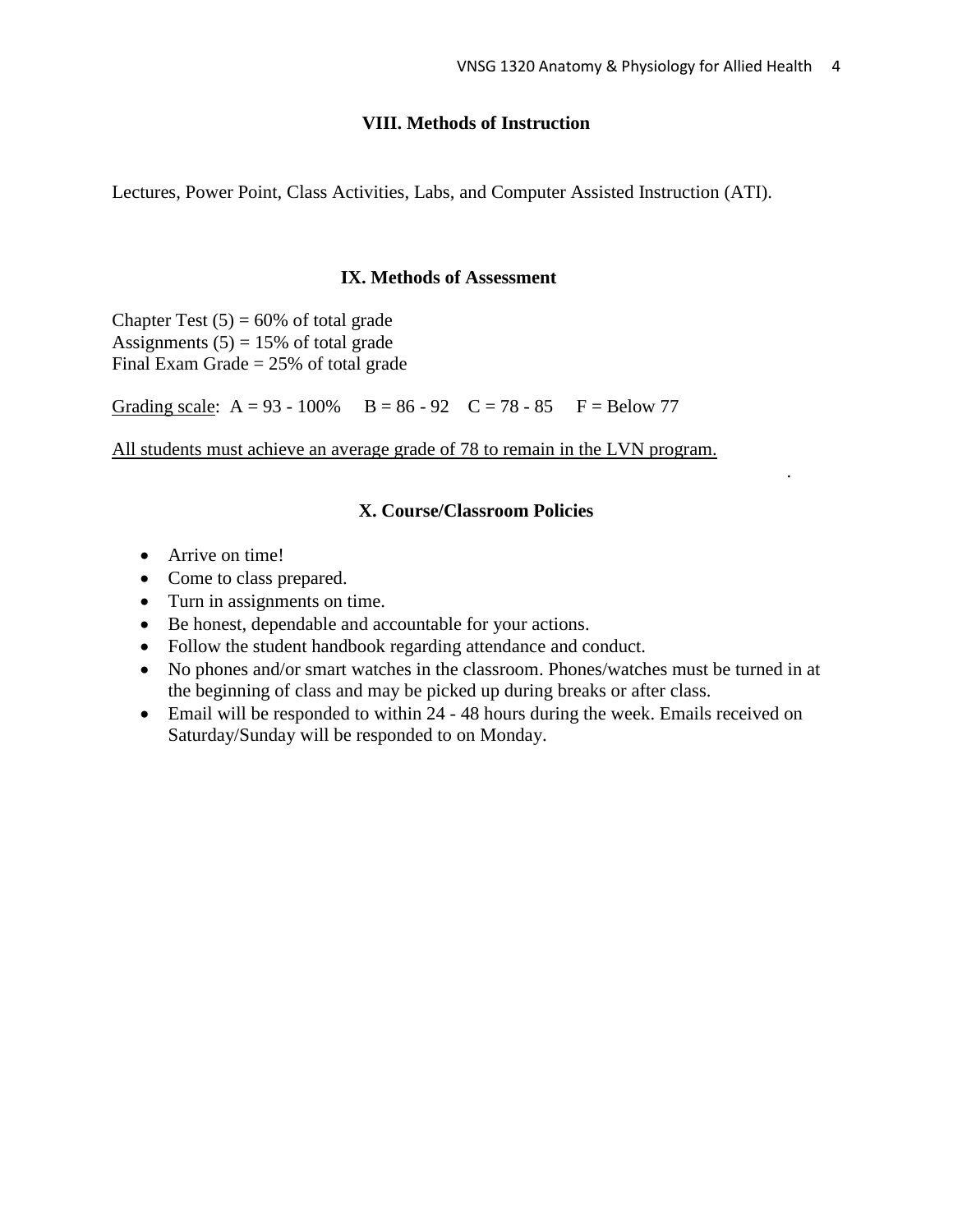# **XI. Course Outline/Schedule**

| Week           | <b>Content</b>                    | <b>Topic</b>                                 | <b>Exams</b>                | <b>Assignments</b>                            | <b>Assignments Due</b>                                          |  |
|----------------|-----------------------------------|----------------------------------------------|-----------------------------|-----------------------------------------------|-----------------------------------------------------------------|--|
| 1              | Syllabi<br>Chapter 1<br>Chapter 2 | Organization Level<br><b>Basic Chemistry</b> |                             |                                               |                                                                 |  |
| $\overline{2}$ | Chapter 3<br>Chapter 4            | Cells<br><b>Tissues</b>                      |                             |                                               |                                                                 |  |
| $\mathbf{3}$   | Chapter 5                         | Integumentary                                | Exam #1 (Ch. 1-4)           | ATI - Learning 2.0<br>Dermatology Quiz        |                                                                 |  |
| $\overline{4}$ | Chapter 5                         | Integumentary                                |                             |                                               | <b>ATI Assignment</b><br>Due:<br><b>Dermatology Quiz</b>        |  |
| 5              | Chapter 6                         | Skeletal                                     | Exam #2 (Ch. 5)             | ATI - Learning 2.0<br>Musculoskeletal<br>Quiz |                                                                 |  |
| 6              | Chapter 6                         | Skeletal                                     |                             |                                               |                                                                 |  |
| $\overline{7}$ | Chapter 7                         | Muscular                                     | Exam #3 (Ch. 6)             |                                               |                                                                 |  |
| 8              | Chapter 7                         | Muscular                                     |                             |                                               | <b>ATI Assignment</b><br>Due:<br><b>Musculoskeletal</b><br>Quiz |  |
| 9              | Chapter 8                         | Nervous                                      | Exam #4 (Ch. 7)             | ATI - Learning 2.0<br>Neurosensory            |                                                                 |  |
| 10             |                                   | <b>Home Assignment</b>                       | <b>Home Assignment</b>      | <b>Home Assignment</b>                        |                                                                 |  |
| 11             | Chapter 8                         | Nervous                                      |                             |                                               | <b>Home Assignment</b><br>Due:                                  |  |
| 12             | Chapter 8                         | Nervous                                      |                             |                                               |                                                                 |  |
| 13             | Chapter 9                         | Senses                                       |                             |                                               |                                                                 |  |
| 14             |                                   |                                              | <b>Thanksgiving Holiday</b> |                                               |                                                                 |  |
| 15             | Chapters                          | Exam #5 (Ch. 8 & 9)                          |                             |                                               | <b>ATI Assignment</b><br><b>Due: Neurosensory</b>               |  |
|                | 8 & 9                             | Comprehensive Review                         |                             |                                               | <b>A&amp;P Doll Due</b>                                         |  |
| 16             |                                   | <b>Comprehensive Final Exam</b>              |                             |                                               |                                                                 |  |

**Course schedule is subject to change.**